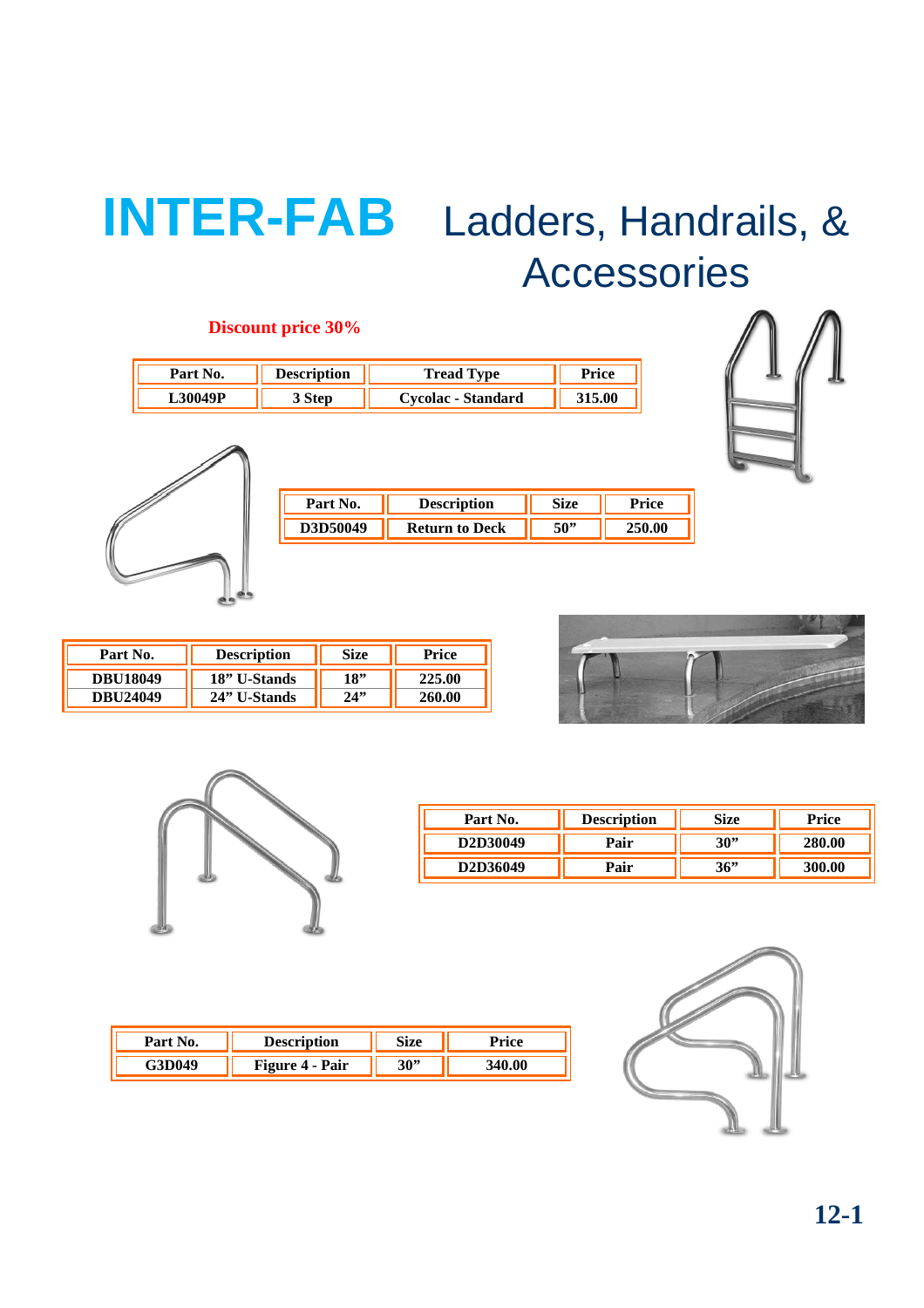



| Part No.         | <b>Description</b> |     |                       |     | Price  |
|------------------|--------------------|-----|-----------------------|-----|--------|
| <b>SS-HRMS-8</b> | 8" Return to Deck  | 35" |                       | 50" |        |
| <b>SSHRWS-8X</b> | 8" R.T.D. X-Braced | 35" | $\mathbf{R}^{\prime}$ | 50" | 350.00 |



|   |  | œ<br>С |
|---|--|--------|
| U |  |        |

| Birch            |                    |     |  |     |        |  |  |
|------------------|--------------------|-----|--|-----|--------|--|--|
| Part No.         | <b>Description</b> |     |  |     | Price  |  |  |
| <b>SS-GRBS-8</b> | 8" Figure 4 (Pair) | 33" |  | 252 | 300.00 |  |  |

#### Pine

| Part No.          | <b>Description</b>                 | A   | B    |     | <b>Price</b> |
|-------------------|------------------------------------|-----|------|-----|--------------|
| <b>SS-HRPS-30</b> | <b>Deck Mount Handrails (Pair)</b> | 30" | 8.5" | 27" | 270.00       |
| SS-HRPS-36        | <b>Deck Mount Handrails (Pair)</b> | 36" | 8.5" | 27  | 290.00       |
| SS-HRPS-42        | <b>Deck Mount Handrails (Pair)</b> | 42" | 8.5" | 27" | 310.00       |
| <b>SS-HRPS-48</b> | <b>Deck Mount Handrails (Pair)</b> | 48" | 8.5" | 27  | 370.00       |



#### Diving Stands

| Part No.        | <b>Description</b> |     | Price  |
|-----------------|--------------------|-----|--------|
| SS-HRPS-30 Pair |                    |     | 210.00 |
| SS-HRPS-36      | - Pair             | 74" | 240.00 |

#### Bronze Series Ladders

| Part No.        | <b>Description</b>    |     |       |     |     |    |        |     | <b>Price</b> |
|-----------------|-----------------------|-----|-------|-----|-----|----|--------|-----|--------------|
| <b>SS-BLLT2</b> | 2 Tread Bronze        | 22" | 16.1" | 10" | 26  | 7" | 20     | 16" | 280.00       |
| <b>SS-BLLT3</b> | <b>3 Tread Bronze</b> | 22" | 16.1" | 10" | 36" | 7" | 20     | 16" | 300.00       |
| <b>SS-BLLT4</b> | <b>4 Tread Bronze</b> | 22" | 16.1" | 10" | 46  | 7" | 20     | 16" | 430.00       |
| <b>SS-BLLT5</b> | 5 Tread Bronze        | 22" | 16.1" | 10" | 56" | 7" | $20$ " | 16" | 550.00       |

### Bronze Series Ladders w/ Stainless Treads

| <b>SS-BLST2</b> | 2 Tread Bronze 22"    |             | 16.1"       | $\ell$ 10" | 26  | 7" | 20     | 16  | 340.00 |
|-----------------|-----------------------|-------------|-------------|------------|-----|----|--------|-----|--------|
| <b>SS-BLST3</b> | 3 Tread Bronze        | $\angle 22$ | $16.1"$ 10" |            | 36" | 7" | 20     | 16" | 350.00 |
| <b>SS-BLST4</b> | 4 Tread Bronze        | 22"         | 16.1" 10"   |            | 46  | 7" | 20     | 16" | 480.00 |
| <b>SS-BLST5</b> | <b>5 Tread Bronze</b> | 22          | $16.1"$ 10" |            | 56  | 7  | $20$ " | 16" | 590.00 |

**For Ladder Treads & Bumpers see Miscellaneous Page #21-1**